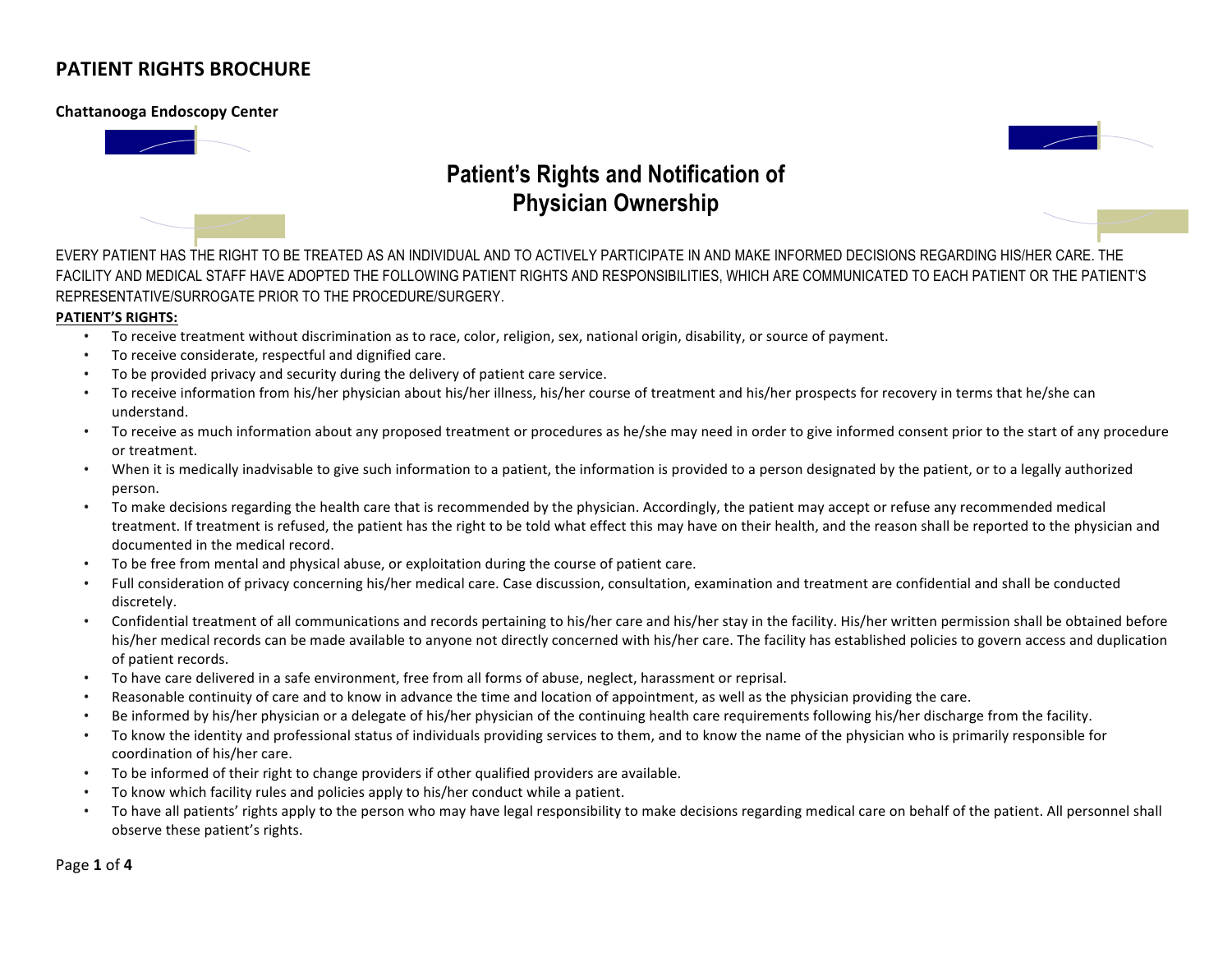### **Chattanooga Endoscopy Center**

- To be informed of any research or experimental treatment or drugs and to refuse participation without compromise to the patient's care. The patient's written consent for participation in research shall be obtained and retained in his/ her patient record.
- To examine and receive an explanation of his/her bill regardless of source of payment.
- To appropriate assessment and management of pain.
- To be advised if the physician providing care has a financial interest in the surgery center.
- Regarding care of the pediatric patient, to be provided supportive and nurturing care which meets the emotional and physiological needs of the child and to support participation of the caregiver in decisions affecting medical treatment.

### **PATIENT RESPONSIBILITIES:**

- To provide complete and accurate information to the best of their ability about their health, any medications, including over-the-counter products and dietary supplements and any allergies or sensitivities.
- To follow the treatment plan prescribed by their provider, including pre-operative and discharge instructions.
- To provide a responsible adult to transport them home from the facility and remain with them for 24 hours, if required by their provider.
- To inform their provider about any living will, medical power of attorney, or other advance healthcare directive in effect.
- To accept personal financial responsibility for any charges not covered by their insurance.
- To be respectful of all healthcare providers and staff, as well as other patients

### *If you need an interpreter:*

If you will need an interpreter, **please let us know** and one will be provided for you. If you have someone who can translate confidential, medical and financial information for you please make arrangements to have them accompany you on the day of your procedure.

# **Rights and Respect for Property and Person Privacy and Safety Privacy and Safety**<br> **The patient has the right to:**<br> **Privacy and Safety**

- Exercise his or her rights without being subjected to discrimination or reprisal. The property of the privacy versonal privacy
- Voice a grievance regarding treatment or care that is, or fails to be, furnished. Receive care in a safe setting
- Be fully informed about a treatment or procedure and the expected outcome before it is performed. <br>• Be free from all forms of abuse or harassment

• Confidentiality of personal medical information.

- 
- *The patient has the right to: The patient has the right to:*
- 
- 
- 

Chattanooga Endoscopy Center complies with applicable Federal civil rights laws and does not discriminate on the basis of race, color, national origin, age, disability, or sex.

Chattanooga Endoscopy Center cumple con las leyes federales de derechos civiles aplicables y no discrimina por motivos de raza, color, nacionalidad, edad, discapacidad o sexo.

Page **2** of **4**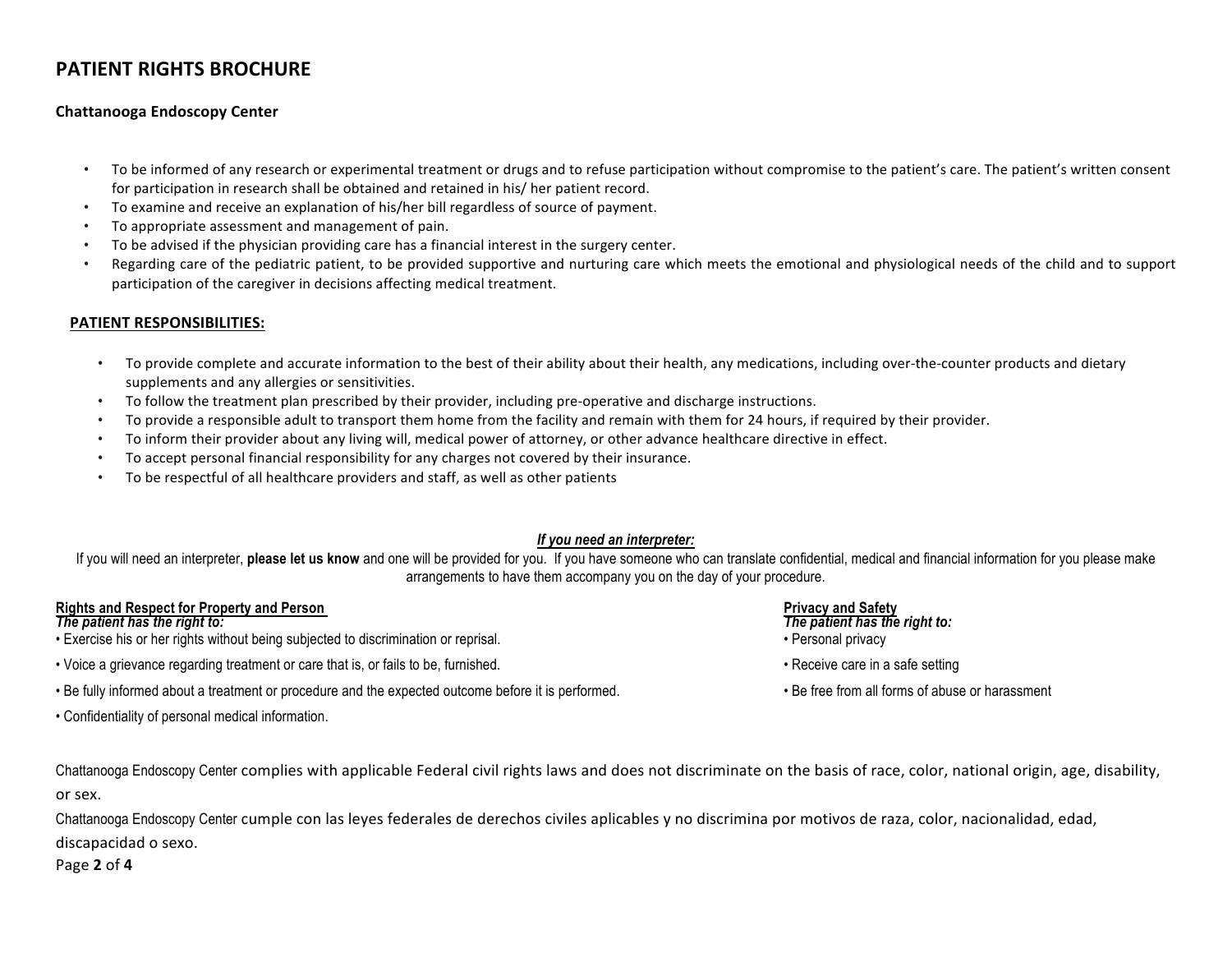### **Chattanooga Endoscopy Center**

Chattanooga Endoscopy Center respecte les lois fédérales en vigueur relatives aux droits civiques et ne pratique aucune discrimination basée sur la race, la couleur de peau, l'origine nationale, l'âge, le sexe ou un handicap.

Chattanooga Endoscopy Center 遵守適用的聯邦民權法律規定,不因種族、膚色、民族血統、年齡、殘障或性別而歧視任何人。

#### **Advance Directives**

An "Advance Directive" is a general term that refers to your instructions about your medical care in the event you become unable to voice these instructions yourself. Each state regulates advance directives differently. STATE laws regarding Advanced Directives are found in Tennessee Statues 32-11-101-113. In the state of Tennessee, all patients have the right to make their own health care decisions. All patients can remain in charge of their health care, even after they can no longer make decisions for themselves by creating a document called and "Advance Care Plan". You can use a Living Will/Advance Care Plan to tell your doctor you want to avoid life-prolonging interventions such as cardiopulmonary resuscitation (CPR), kidney dialysis or breathing machines. You can use this form to tell your doctor you just want to be pain free and *comfortable at the end of life.* 

You have the right to informed decision making regarding your care, including information regarding Advance Directives and this facility's policy on Advance Directives. Applicable state forms will also be provided upon request. A member of our staff will be discussing Advance Directives with the patient (and/or patient's representative or surrogate) prior to the procedure being performed.

Chattanooga Endoscopy Center respects the right of patients to make informed decisions regarding their care. The Center has adopted the position that an ambulatory surgery center setting is not the most appropriate setting for end of life decisions. Therefore, it is the policy of this surgery center that in the absence of an applicable properly executed Advance Directive, if there is deterioration in the patient's condition during treatment at the surgery center, the personnel at the center will initiate resuscitative or other stabilizing measures. The patient will be transferred to an acute care hospital, where further treatment decisions will be made.

If the patient has Advance Directives which have been provided to the surgery center that impact resuscitative measures being taken, we will discuss the treatment plan with the patient and his/her physician to determine the appropriate course of action to be taken regarding the patient's care.

**Complaints/Grievances:** If you have a problem or complaint, please speak to one of our staff to address your concern. If necessary, your problem will be advanced to center management for resolution. You have the right to have your verbal or written grievances investigated and to receive written notification of actions taken. 

The following are the names and/or agencies you may contact:

Center Leader

Chattanooga Endoscopy Center

1501 Riverside Drive, Suite 117 Chattanooga, TN 37406 423.698.3999

Page **3** of **4**